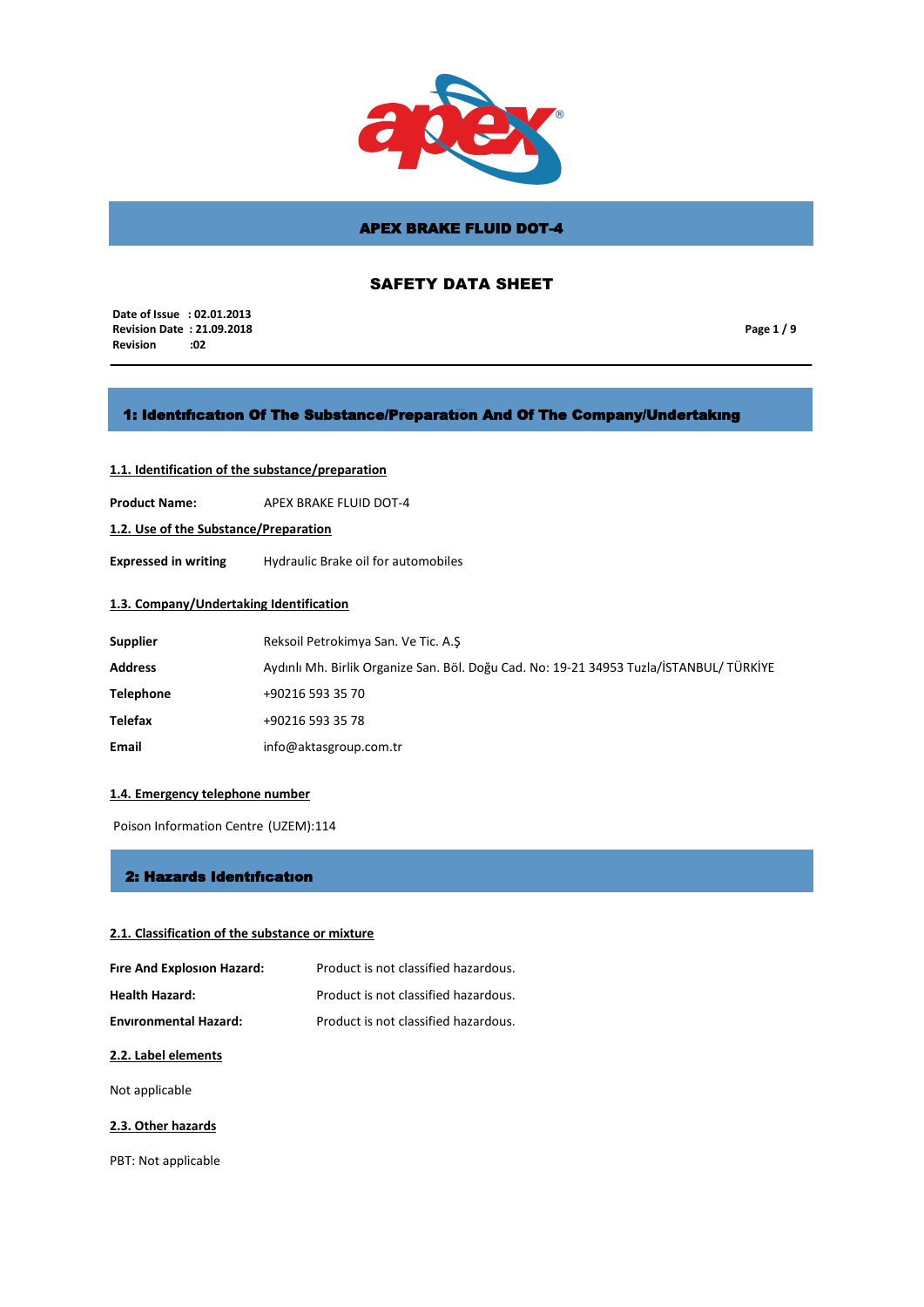

# SAFETY DATA SHEET

 **Date of Issue : 02.01.2013 Revision Date : 21.09.2018 Revision** 

**Page 2 / 9**

vPvB: Not applicable

# 3: Composıtıon/Informatıon On Ingredıents

**3.1. Substances**

| <b>Chemical name</b>     | Cas No     | EC No     | Concentration(%) | <b>Classification</b> |
|--------------------------|------------|-----------|------------------|-----------------------|
| <b>Polyglycol ethers</b> | 9004-77-7  | 500-012-0 | 50-100           | Eye Dam. 1, H318      |
|                          |            |           |                  | Eye Irrit. 2, H319    |
| Polyethylene glycols     | 25322-68-3 | 500-038-2 | 50-100           | -                     |

## 4: First Aid Measures

## **4.1. Description of first aid measures**

| Eye contact       | In case of contact, immediately flush eyes with plenty of water for at least 15 minutes. Get<br>medical attention immediately                                        |
|-------------------|----------------------------------------------------------------------------------------------------------------------------------------------------------------------|
| Skin contact      | Flush with plenty of water, seek medical aid if discomfort persist.                                                                                                  |
| Ingestion         | Do not induce vomiting. Rinse mouth with water. Consult a physician.                                                                                                 |
| <b>Inhalation</b> | If inhaled, remove to fresh air. If not breathing, give artificial respiration. If breathing is<br>difficult, give oxygen. Get medical attention if symptoms appear. |

# **4.2. Most İmportant Symptoms And Effects, Both Acute And Delayed**

Not determined.

## **4.3. Indication Of Any İmmediate Medical Attention And Special Treatment Needed**

**Notes to physician** Not applicable.

# 5: Firefighting Measures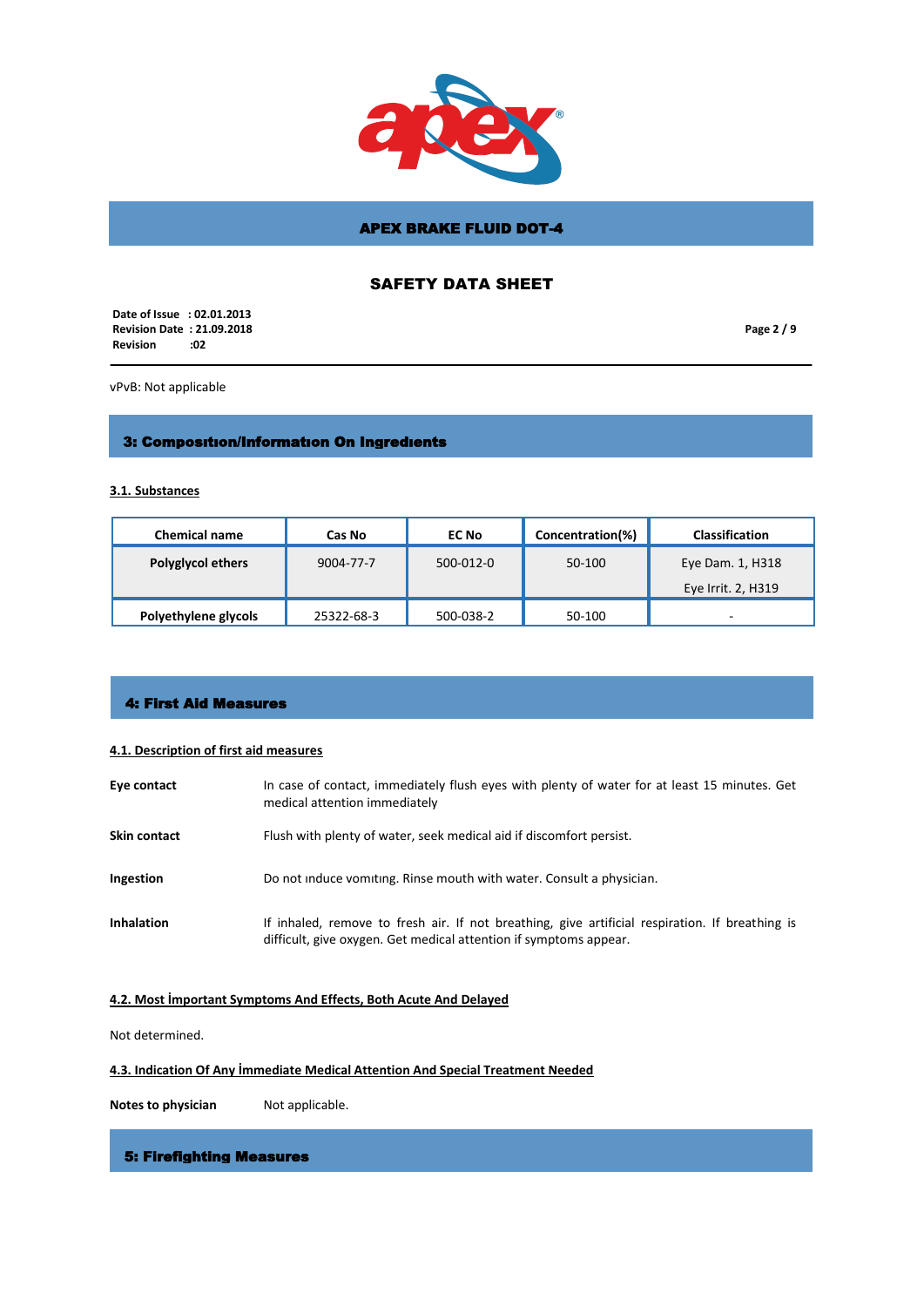

# SAFETY DATA SHEET

 **Date of Issue : 02.01.2013 Revision Date : 21.09.2018 Revision :02**

**Page 3 / 9**

## **5.1. Extinguishing Media**

**Suitable extinguishing media** Extinguish with foam, carbon dioxide or dry powder.

### **5.2. Special Hazards Arising From The Substance Or Mixture**

NOTE! Use air-supplied respirators to protect against gases\fumes. Use water SPRAY only to cool containers! Do not put water on leaked material.

## **5.3. Advice For Firefighters**

Self contained breathing apparatus and full protective clothing must be worn in case of fire.

## 6: Accidental Release Measures

# **6.1. Personal Precautions, Protective Equipment And Emergency Procedures**

Immediately contact emergency personnel. Keep unnecessary personnel away. Use suitable protective equipment (section 8). Follow all fire-fighting procedures (section 5).

### **6.2. Environmental Precautions**

Try to restrict the release and prevent spread of the product into the environment. Collect liquid before it spreads into drains, the ground and waters.

### **6.3. Methods And Materials For Containment And Cleaning Up**

Immediately start clean-up of the liquid and contaminated soil. Small amounts can be collected using absorbent material. Product waste should be disposed in accordance with item 13. In case of spill, immediately contact local authorities.

## 7: Handlıng And Storage

## **7.1. Precautions For Safe Handling**

Provide sufficient ventilation when handling the product. Wear protective equipment when needed. Wear safety shoes while handling containers.

## **7.2. Conditions For Safe Storage, İncluding Any İncompatibilities**

Keep container tightly closed. Keep container in a cool, well-ventilated area.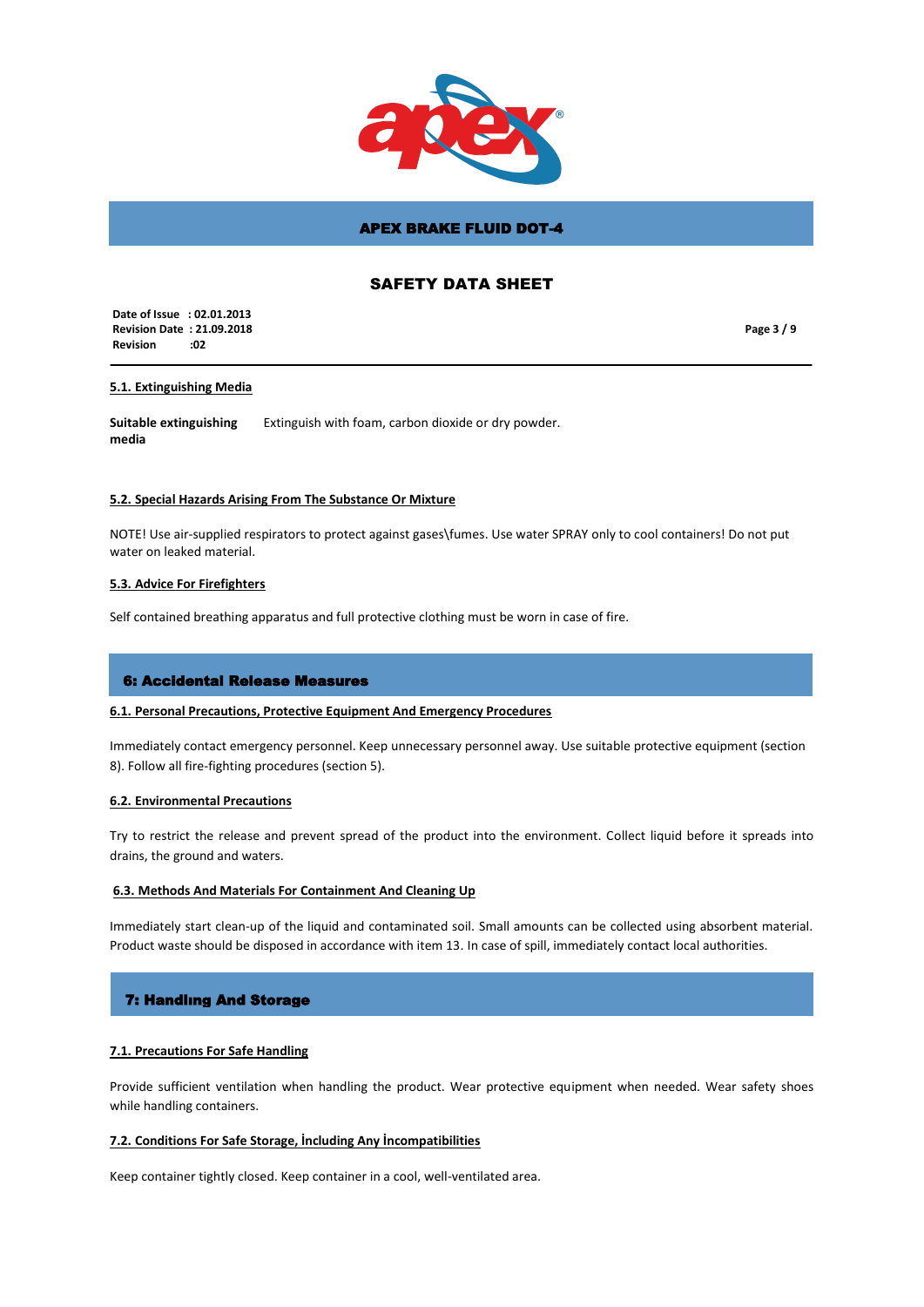

# SAFETY DATA SHEET

 **Date of Issue : 02.01.2013 Revision Date : 21.09.2018 Revision :02**

**Page 4 / 9**

## **7.3. Specific End Use(s)**

Refer to section 1.2. or the extended SDS if applicable.

## 8: Exposure Controls/Personal Protection

### **8.1. Threshold Limits**

Not available.

### **8.2. Exposure Controls**

### **8.2.1 Personal Protective Equipment**



#### **8.2.2 Appropriate Engineering Controls**

No special ventilation requirements. Good general ventilation should be sufficient to control worker exposure to airborne contaminates. If this products contains ingredients with exposure limits, use process enclosures, local exhaust ventilation or other engineering control to keep worker exposure below any recommended of statutory limits.

### **8.2.3 Individual Protection Measures**

| Eye/face protection           | Safety glasses with side shields. Goggles with a face shield may be necessary depending on<br>quantity of material and conditions of use. |
|-------------------------------|-------------------------------------------------------------------------------------------------------------------------------------------|
| <b>Hand protection</b>        | Nitrile rubber, PVC disposable gloves. Change protective gloves often enough.                                                             |
| Skin and body<br>protection   | Minimize any skin contact. Protective clothing when needed.                                                                               |
| <b>Respiratory protection</b> | Use appropriate respiratory protection if there is the potential to exceed the exposure<br>$limit(s)$ .                                   |

## 9: Physical And Chemical Properties

### **9.1. Information On Basic Physical And Chemical Properties**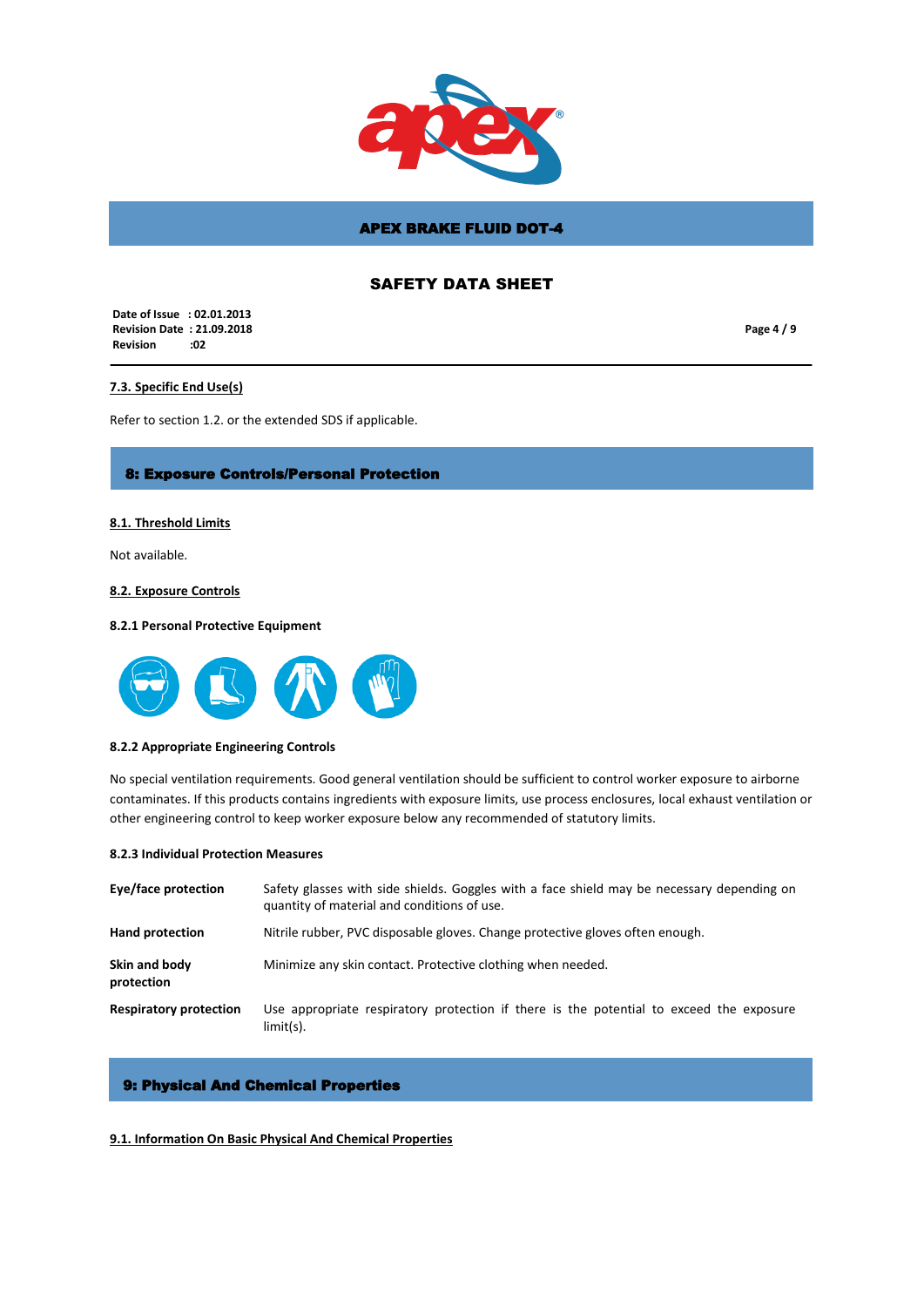

# SAFETY DATA SHEET

 **Date of Issue : 02.01.2013 Revision Date : 21.09.2018 Revision** 

**Page 5 / 9**

| <b>Test</b>                                  | <b>Test Unit</b>  | <b>Values</b>    | <b>Test Method</b> |
|----------------------------------------------|-------------------|------------------|--------------------|
| <b>Physical state</b>                        |                   | Liquid- Clear    |                    |
| <b>Odor threshold</b>                        |                   | Not available.   |                    |
| pH                                           |                   | $7,4 - 9,4$      | ASTM D 193         |
| Initial boiling point and boiling            |                   | Not available.   |                    |
| <b>Evaporation rate</b>                      |                   | Not available.   |                    |
| Flammability (solid, gas)                    |                   | Not available.   |                    |
| Upper/lower flammability or explosive limits |                   | Not available.   |                    |
| Vapor pressure                               |                   | Not available.   |                    |
| Vapor density                                |                   | Not available.   |                    |
| Density, 15 °C                               | g/cm <sup>3</sup> | $1.040 - 1.085$  | <b>ASTM D 5002</b> |
| Solubility                                   |                   | soluble in water |                    |
| Partition coefficient (n-octanol/water)      |                   | Not available.   |                    |
| <b>Decomposition temperature</b>             |                   | Not available.   |                    |
| <b>Explosive properties</b>                  |                   | Not available.   |                    |
| <b>Oxidizing properties</b>                  |                   | Not available.   |                    |
| <b>Boiling Point</b>                         | ºC                | Min.250          | <b>ASTM D 1120</b> |

**9.2. Further information**

No specific data.

# 10: Stability And Reactivity

# **10.1. Reactivity**

No specific test data related to reactivity available for this product or its ingredients.

**10.2. Chemical Stability**

The product is stable.

# **10.3. Possibility Of Hazardous Reactions**

Not determined.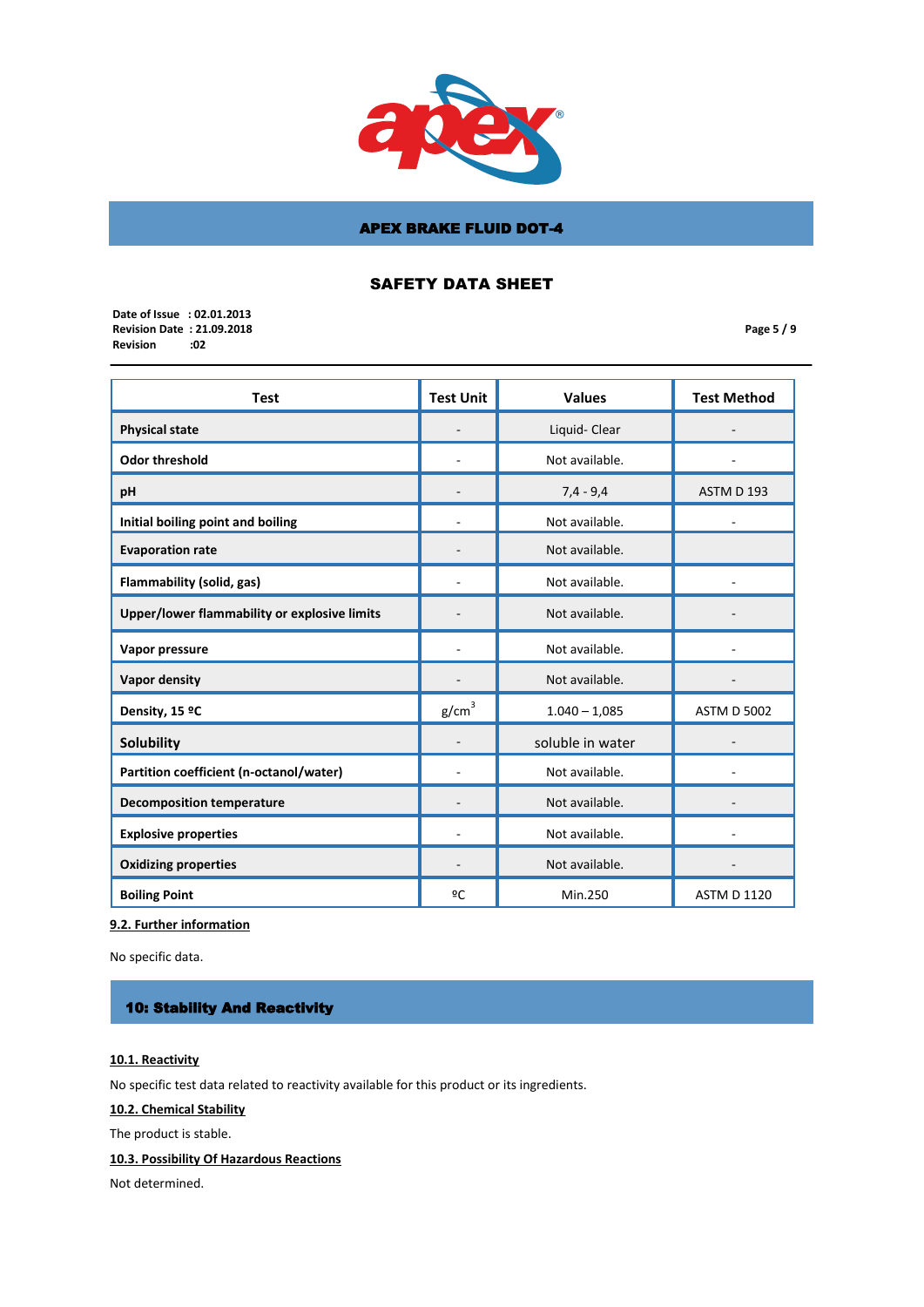

# SAFETY DATA SHEET

 **Date of Issue : 02.01.2013 Revision Date : 21.09.2018 Revision :02**

**Page 6 / 9**

## **10.4 Conditions To Avoid**

High temperatures, sparks, and open flames.

## **10.5 Incompatible Materials**

May react with strong oxidizing agents, such as chlorates, nitrates, peroxides etc.

### **10.6 Hazardous decomposition products**

May release Cox, NOx, Sox, SiOX, formaldehyde, alkenes, metal oxides, smoke and irritating vapours when heated to decomposition.

### 11: Toxicological Information

## **11.1. Information on toxicological effects**

| <b>Acute toxicity</b>                            | Harmful if swallowed               |
|--------------------------------------------------|------------------------------------|
| <b>Skin irritation</b>                           | No specific health warnings noted. |
| Serious eye damage/ eye irritation               | No specific health warnings noted. |
| Carcinogenicity                                  | No specific data.                  |
| <b>Reproductive toxicity</b>                     | No specific data.                  |
| Specific target organ toxicity - single exposure | No specific data.                  |
| Specific target organ toxicity - repeat exposure | No specific data.                  |

## 12: Ecological Information

### **12.1. Toxicity**

The toxicity of this material to aquatic organisms has not been evaluated. Consequently, this material should be kept out of sewage and drainage systems and all bodies of water.

# **12.2. Persistence and degradability**

This material is not expected to be readily biodegradable.

### **12.3. Bioaccumulative potential**

No specific data.

## **12.4. Mobility**

No specific data.

**12.5. Results of PBT and vPvB assessment**

No specific data.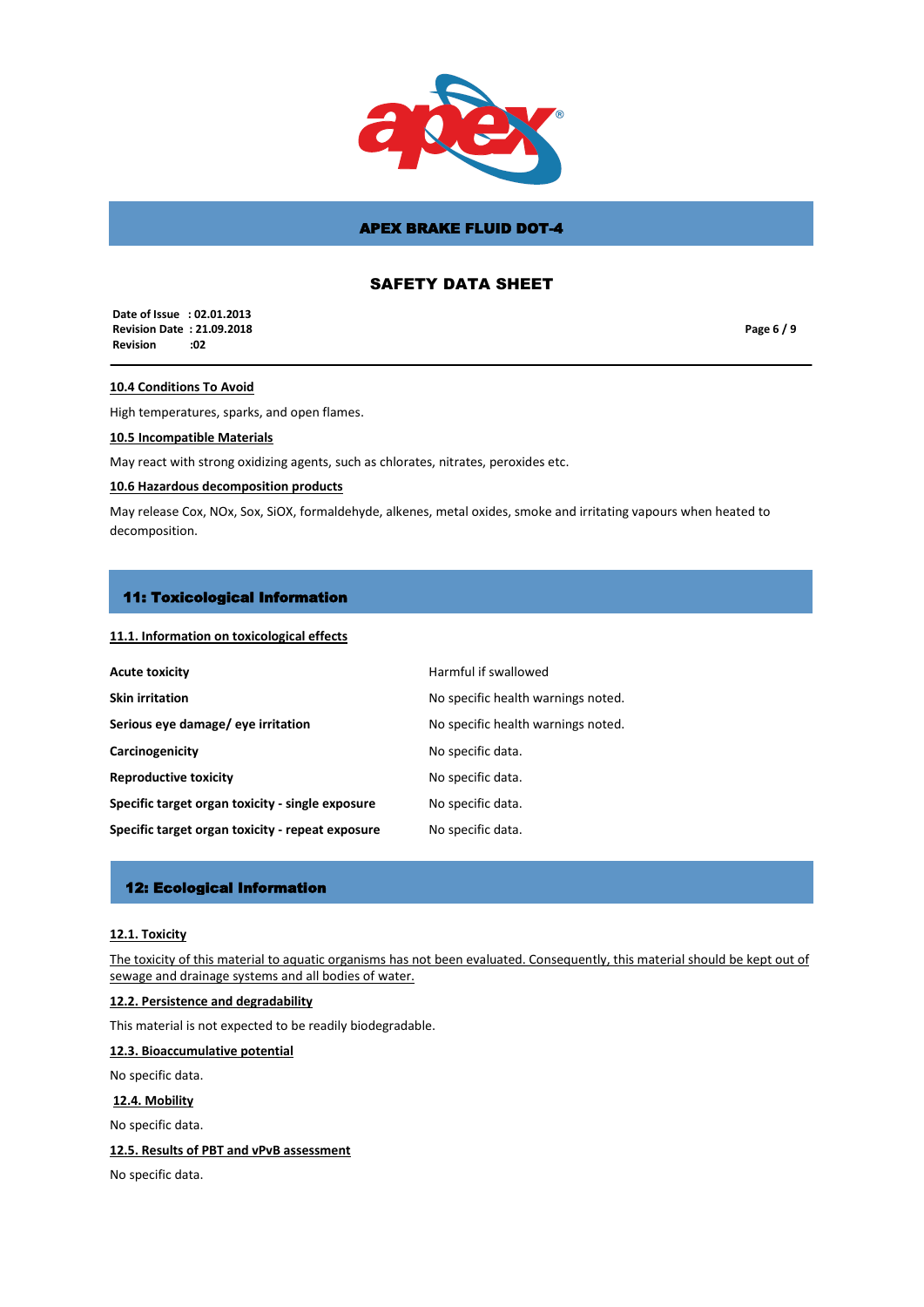

# SAFETY DATA SHEET

 **Date of Issue : 02.01.2013 Revision Date : 21.09.2018 Revision :02**

**Page 7 / 9**

### **12.6. Other adverse effects**

No specific data.

## 13: Disposal Considerations

### **GENERAL INFORMATION**

Dispose of waste and residues in accordance with local authority requirements.

### **DISPOSAL METHODS**

Incinerate with provision for removal of effluent gases by scrubber.

## 14: Transport information

Not dangerous goods in the meaning of ADR/RID, ADNR,IMDG-Code, ICAO/IATA-DGR

## **14.1. UN No**

Not applicable.

#### **14.2. Proper shipping name**

Not applicable.

#### **14.3. Transport hazard class(es):**

Not applicable.

## **14.4. Packaging group**

Not applicable.

### **14.5. Environmental hazards:**

Not applicable.

## **14.6. Special precautions for user**

Not applicable.

# **14.7. Transport in bulk according to Annex II of MARPOL 73/78 and the IBC Code**

Not applicable.

## 15: Regulatory Information

### **15.1. Safety, health and environmental regulations/legislation specific for the substance or mixture**

Product is classified and labeled in accordance with the procedures and principles stipulated in the EU Directive and ' Regulations on the preparation of safety data sheets on hazardous substances and mixtures (13.12.2014- 29204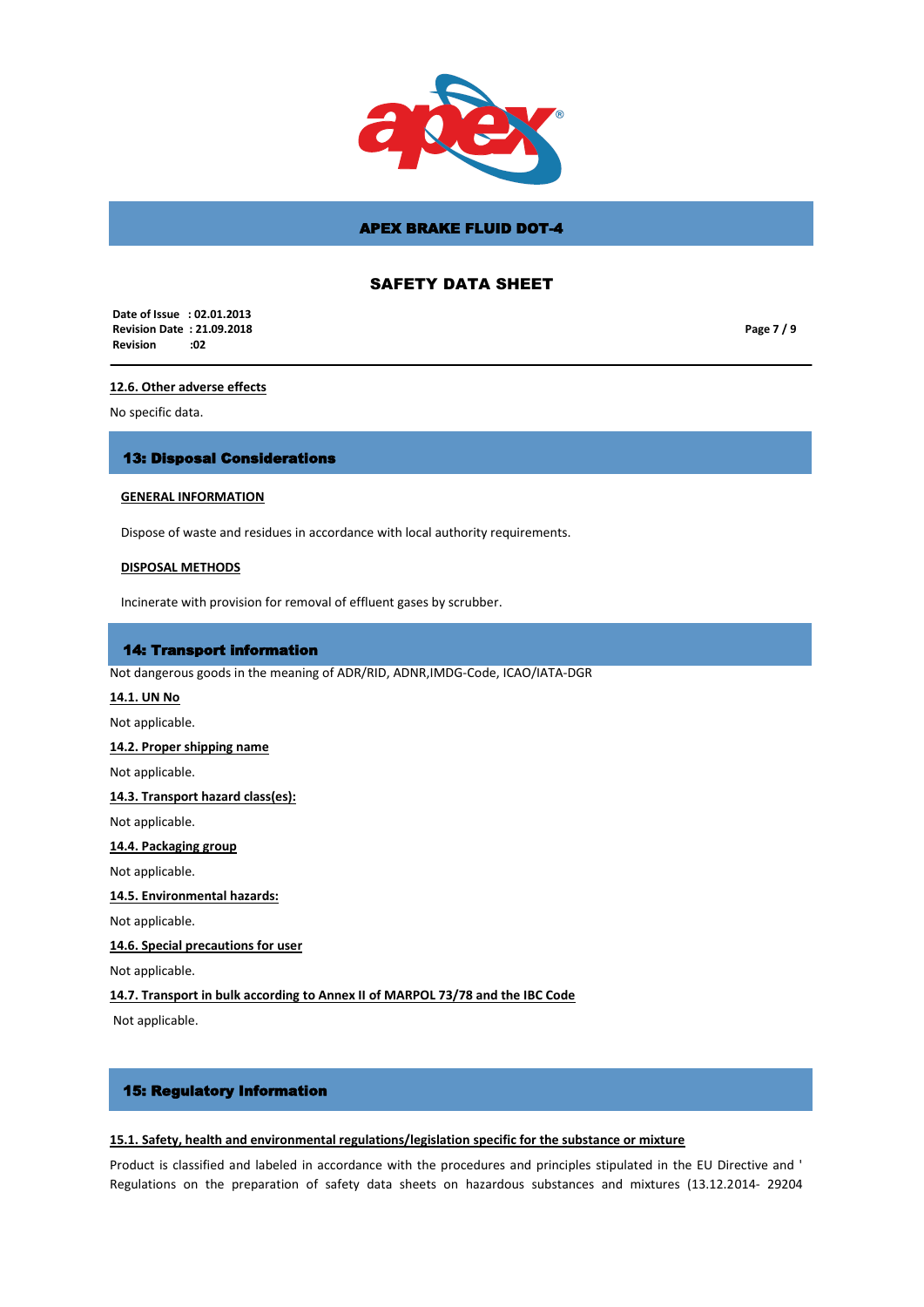

# SAFETY DATA SHEET

 **Date of Issue : 02.01.2013 Revision Date : 21.09.2018 Revision :02**

**Page 8 / 9**

numbered Official Gazette) '', '' The regulation on preparation and distribution of safety data sheets on hazardous materials and preparations (26/12/2008 to 27092 Rep.".

### 16: Other Informatıon

### **Revısıon Statement:**

This Safety Data Sheet is Revision 2. Product is classified and labeled in accordance with the procedures and principles stipulated in the (13.12.2014- 29204 numbered Official Gazette) '', '' The regulation on preparation and distribution of safety data sheets on hazardous materials and preparations

### **Explanations of the abbreviations**

| <b>ADR</b>             | European Agreement concerning the International Transport of Dangerous Goods by Road |
|------------------------|--------------------------------------------------------------------------------------|
| <b>IATA</b>            | The International Air Transport Association                                          |
| <b>IMDG</b>            | International Maritime Dangerous Goods Code                                          |
| <b>MARPOL</b><br>73/78 | International Convention for the Prevention of Pollution from Ships                  |
| <b>PBT</b>             | Persistent Bioaccumulative Toxic                                                     |
| <b>RID</b>             | Regulations concerning the International Transport of Dangerous Goods by Rail        |
| <b>STEL</b>            | Short Term Exposure Limit                                                            |
| <b>TWA</b>             | 8-hour Time Weighted Averages                                                        |
| vPvB                   | Very Persistent Bioaccumulative Toxic                                                |

### **Information sources**

-ESIS (European chemical Substances Information System), http://esis.jrc.ec.europa.eu/

- REACH registered chemicals, http://echa.europa.eu/chem\_data\_en.asp

### **Hazard statements:**

H318 Causes serious eye damage

H319 Causes serious eye irritation

**Preparer**

| <b>Name and Surname : Sinem AKDEMIR</b> |                                                            |  |
|-----------------------------------------|------------------------------------------------------------|--|
|                                         | <b>Contact information:</b> sinemakdemir@aktasgroup.com.tr |  |
| Certificate No                          | : 01.126.09 (Certified by NBC Safety Data Sheet Preparer)  |  |